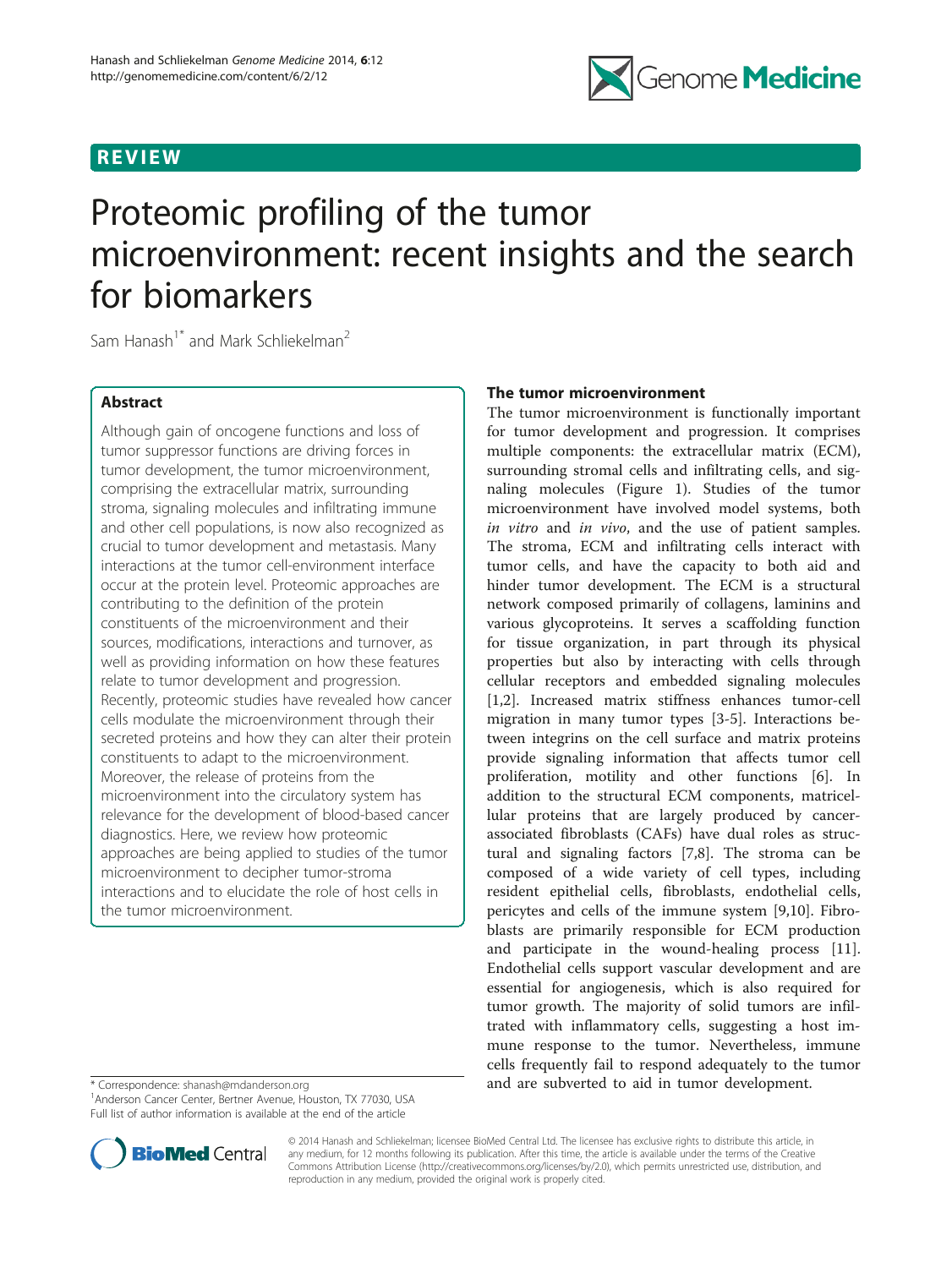<span id="page-1-0"></span>

Overall, it has become clear from recent studies that the tumor microenvironment has dual capacities to induce either a beneficial or an adverse effect on tumorigenesis. Recently, therapies have been developed that target tumor cells for destruction by the host immune system [[12](#page-9-0)]. In this review, we discuss proteomic approaches that are being applied to studies of the tumor microenvironment in order to decipher tumor-stroma interactions and to elucidate the role of host cells in the microenvironment. We also discuss potential biomarker applications of proteins that are derived from tumormicroenvironment interactions.

#### The reach of proteomics

Advances in protein analysis by mass spectrometry (MS), coupled with front-end separations and peptide or protein labeling, have allowed comprehensive analysis of the protein complement of a cell, tissue or organ [\[13](#page-9-0)]. Proteins from whole-cell lysates, from particular cellderived compartments such as exosomes [[14\]](#page-9-0), or from chromatographic or affinity-capture fractions (Figure [2](#page-2-0)) are subjected to enzymatic cleavage into peptides, followed by chromatographic separation and MS analysis (Figure [3](#page-3-0)a). Techniques for proteome analysis utilizing electrospray ionization (ESI) or matrix-assisted laser desorption ionization (MALDI) have advanced substantially [[15\]](#page-9-0). With tandem MS analysis (MS/MS), an initial determination of the mass of a peptide is made (MS1) and a subsequent MS analysis (MS2) measures peptide fragments and provides accurate sequence information by matching to sequence databases. Biological samples have a high degree of complexity and protein concentrations vary across a wide dynamic range, complicating proteomic analysis [\[16\]](#page-9-0). To reduce complexity, samples can be fractionated or enriched in particular compartments prior to MS analysis [[17](#page-9-0)]. MS may be combined with activity-based probes to determine not only the occurrence and quantification of proteins but also their functional activity [\[18\]](#page-9-0).

Affinity-based proteomics involving capture agents, notably antibodies, can be utilized to facilitate highthroughput analysis of proteins or for confirmatory studies, for example, using tissue microarrays (Figure [3](#page-3-0)b) [[19\]](#page-9-0). Antibodies may be spotted onto an array to allow capture and identification of their targets. Alternatively, with reverse-phase protein arrays, lysate samples are spotted onto arrays that are incubated with an antibody against a known target [[20\]](#page-9-0). Proteins and peptides may also be spotted onto microarrays for their interrogation.

The depth of analysis currently achievable through proteomics is such that, given a sufficient number of cells, a protein product of virtually any expressed gene in a cell population should be identifiable. The challenge for proteomic studies of the tumor microenvironment stems from the cellular complexity of the microenvironment, necessitating separate analysis of individual cell types. Moreover, the insoluble nature of the matrix complicates analysis of intact proteins, a challenge that can be overcome by first digesting the matrix before MS of the resulting peptide mixture. MS tools are increasingly being utilized to characterize the numerous posttranslational protein modifications that play a role in the tumor microenvironment - for example, through their impact on the cross-linking of matrix proteins [\[21](#page-9-0)]. Above all, for studies of the tumor microenvironment to be most informative, they must utilize the in-depth, quantitative proteomic methodologies that are currently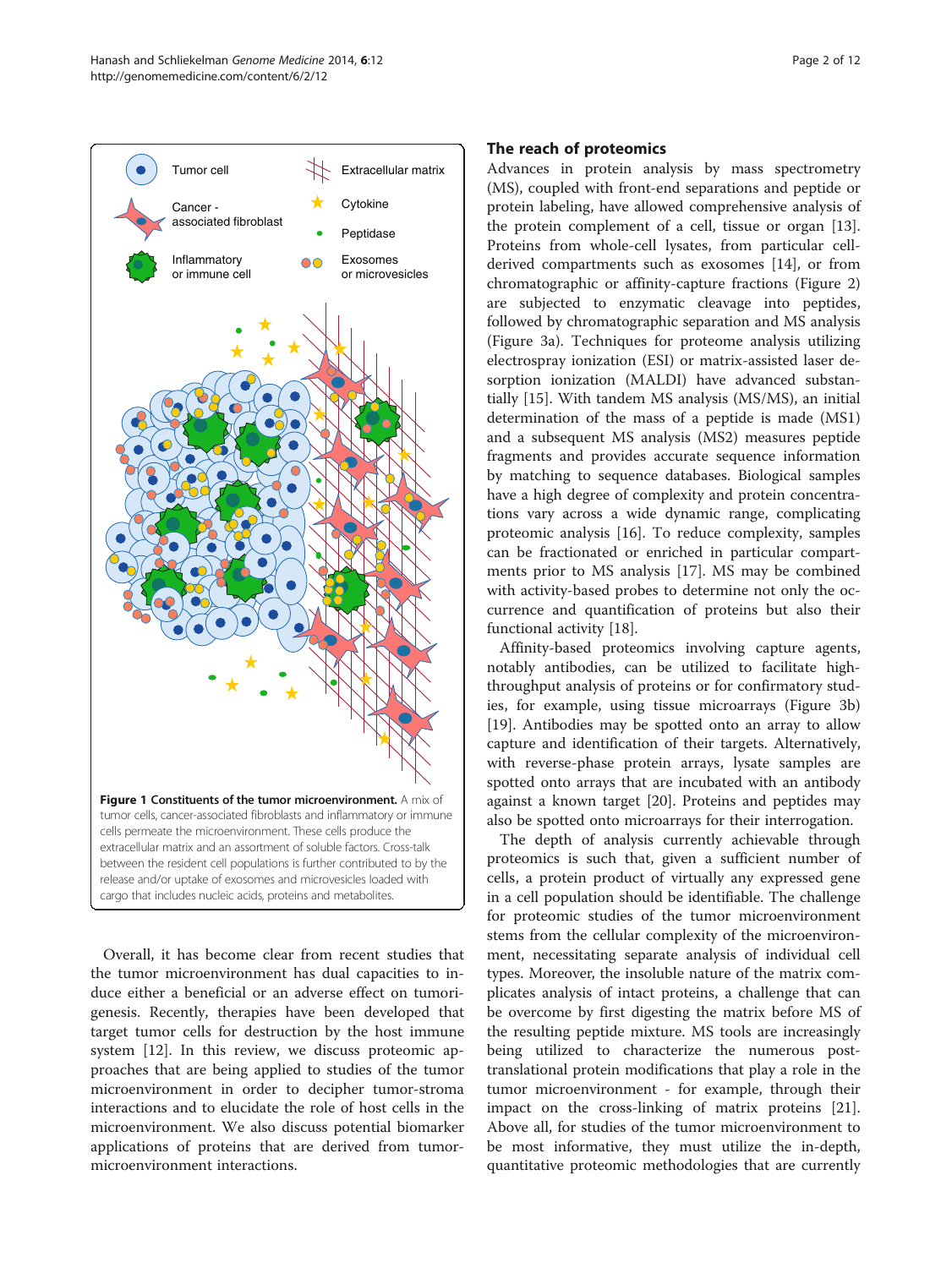<span id="page-2-0"></span>

available but largely restricted to specialized laboratories and centers.

## Insights from proteomic profiling of the tumor extracellular matrix

The ECM regulates intercellular communication and serves as a repository for cell signaling molecules, in addition to serving a structural scaffolding role for cells [[22\]](#page-9-0). Proteomics has provided insights into constituents of the ECM and their regulation (Table [1](#page-4-0)). One approach involves stable isotope labeling of amino acids in cell culture (SILAC), which enables proteins that are newly produced by cells to be differentiated from culture media supplemented with serum [\[23](#page-9-0)]. Studies analyzing the proteins released from cell lines have defined ECM constituents that are produced by tumor cells. Combined liquid chromatography-tandem MS (LC-MS/MS) has been used to analyze proteins released into conditioned media, surface proteins and whole-cell lysates of murine lung cancer cells that have undergone epithelialmesenchymal transition (EMT, a process that allows tumor cells with an epithelial phenotype to convert to mesenchymal cells). These analyses revealed increased

expression of a number of ECM proteins that indicate that the tumor cells are shaping their microenvironment, including: fibronectin, which binds to integrin receptors; a member of the collagen family, collagen 6A1; and members of the laminin family of glycoproteins, laminins A5, B2, and C1 [\[24](#page-9-0)].

Runt-related transcription factor 2 (RUNX2) is positively associated with tumor progression in prostate cancer [\[25\]](#page-9-0). LC-MS/MS analysis of secreted proteins that are upregulated after RUNX2 overexpression in prostate cancer cells revealed increased expression of a number of proteins, including basement membrane components laminins A5 and B1 [\[25](#page-9-0)]. A shotgun proteomic analysis of metastatic melanoma cell-line secretomes also identified the matrix proteins fibronectin and extracellular matrix protein 1, as well as the matricellular proteins SPARC (secreted protein, acidic, cysteine rich) and osteopontin [[26\]](#page-9-0). Studies in which EMT was induced in Madin-Darby canine kidney cells by H-RAS demonstrated both extracellular remodeling and decreased expression of basement membrane proteins, as well as increased expression of fibronectin, biglycan and SPARC [[27,28\]](#page-9-0). Lai et al. [[29\]](#page-9-0) performed an extensive analysis of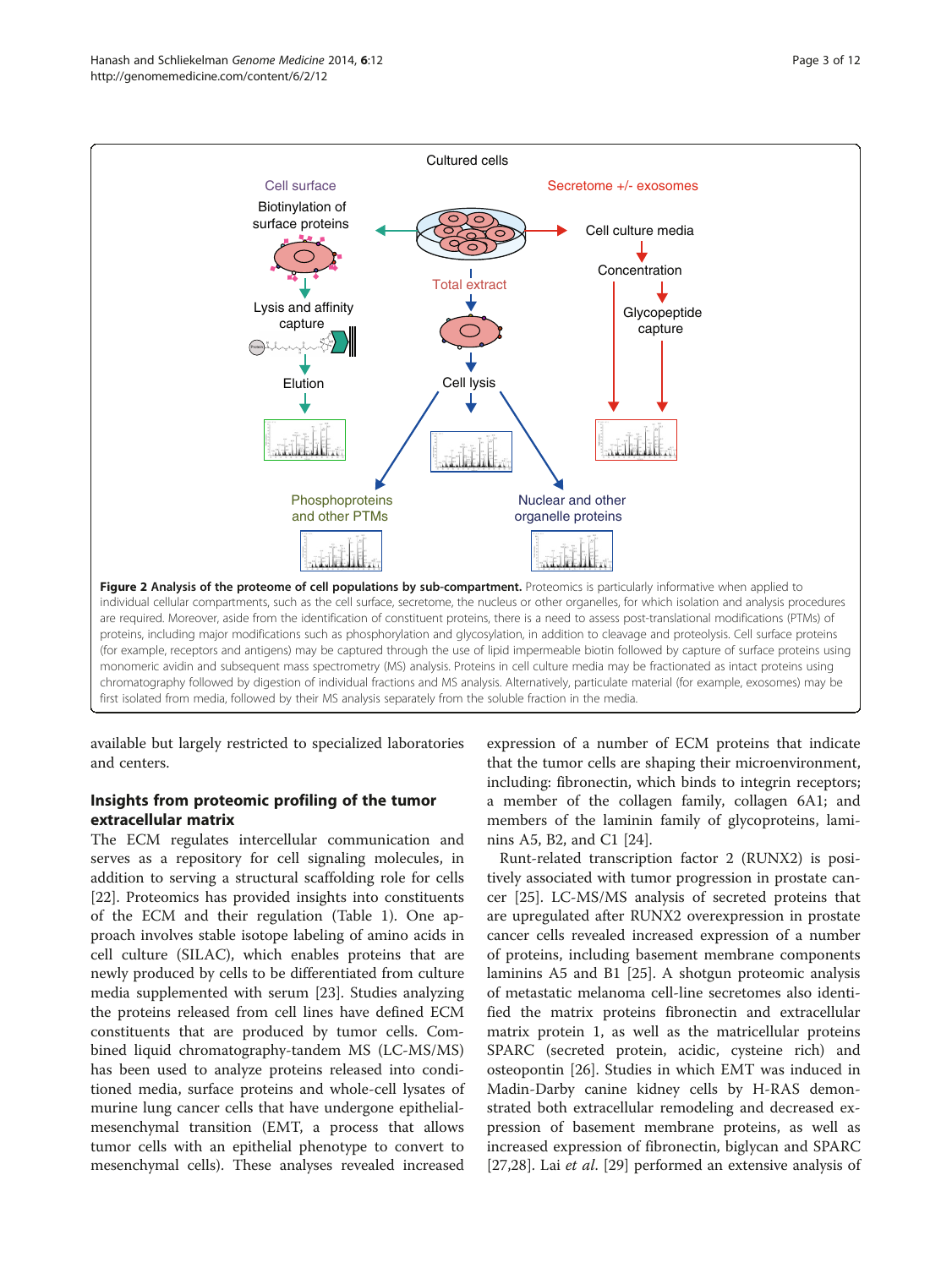<span id="page-3-0"></span>

changes in ECM proteins during the development of hepatocellular carcinoma. They observed upregulation of collagen type IV, VI, VII, X, XIV, XV, XVI, and XVII, of splice variants Col4a2, Col6a2, and Col6a3 and of nidogen 1, decorin, and perlecan, among other proteins, indicating the utility of ECM profiling for hepatocellular carcinoma classification and diagnosis. When compared to enchondromas, chondrosarcomas have been found to possess high levels of the carboxy-terminal pro-peptide of collagen 1A1 (PC1CP) and low levels of the carboxyterminal pro-peptide of collagen 2A1 (PC2CP), as determined by proteomic analysis [[30\]](#page-9-0). Immobilized PC2CP increased the apoptosis of primary human chondrocytes, whereas soluble PC2CP led to increased cellular migration. Furthermore, soluble PC2CP increased the expression of genes that are known to favor tumor progression, such as VEGF (encoding vascular endothelial growth factor) and CXCR4 (encoding chemokine receptor CXCR4), demonstrating the critical importance of protein localization in cancer [\[30](#page-9-0)].

Other studies assessed ECM regulation through analysis of post-translational modifications and matrix cross-linking. Upregulation of PLOD2 (procollagenlysine, 2-oxoglutarate 5-dioxygenase 2), a regulator of collagen stiffness, in combination with COL6A1 was found to promote bone metastasis [\[31\]](#page-9-0). Transglutaminase 2, a crosslinker of ECM components, was upregulated in

invasive ovarian cancer cell lines [[32](#page-9-0)]. The upregulation of collagen-binding proteins, notably CD44 and integrins A1, B1 and gamma3, in these invasive cell lines provided insight into how cancer cells can alter their surface receptors to adapt to the microenvironment. Matrix stiffness regulates cell behavior, and a SILAC-based study of changes in protein synthesis in cells grown on rigid or soft matrix found increased synthesis of cytoskeletal and glycolysis proteins by those cells grown on rigid surfaces [[33\]](#page-9-0). Chen et al. [[34](#page-9-0)] assessed phosphorylation of proteins during cell attachment to collagen by LC-MS/MS analysis of SILAC-labeled HeLa cells. They found that 357 proteins were differentially phosphorylated, and among these were cytoskeleton-related proteins (54 proteins), transcriptional regulators (52 proteins) and kinases or phosphatases (33 proteins). Knockdown of nine kinases and phosphatases significantly reduced cell migration. Moreover, knockdown of four of these proteins - activator of S-phase kinase (DBF4), G-protein coupled receptor kinase 6 (GRK6), p21 protein (Cdc42/ Rac)-activated kinase 2 (PAK2), and focal adhesion kinase (FAK/PTK2) - also resulted in decreased invasion. Blocking of phosphorylation by mutation of the serine or threonine residues in DBF4, GRK6 or PAK2 also inhibited collagen I binding, migration and invasion, demonstrating that integrin-dependent phosphorylation regulates these proteins [[34\]](#page-9-0).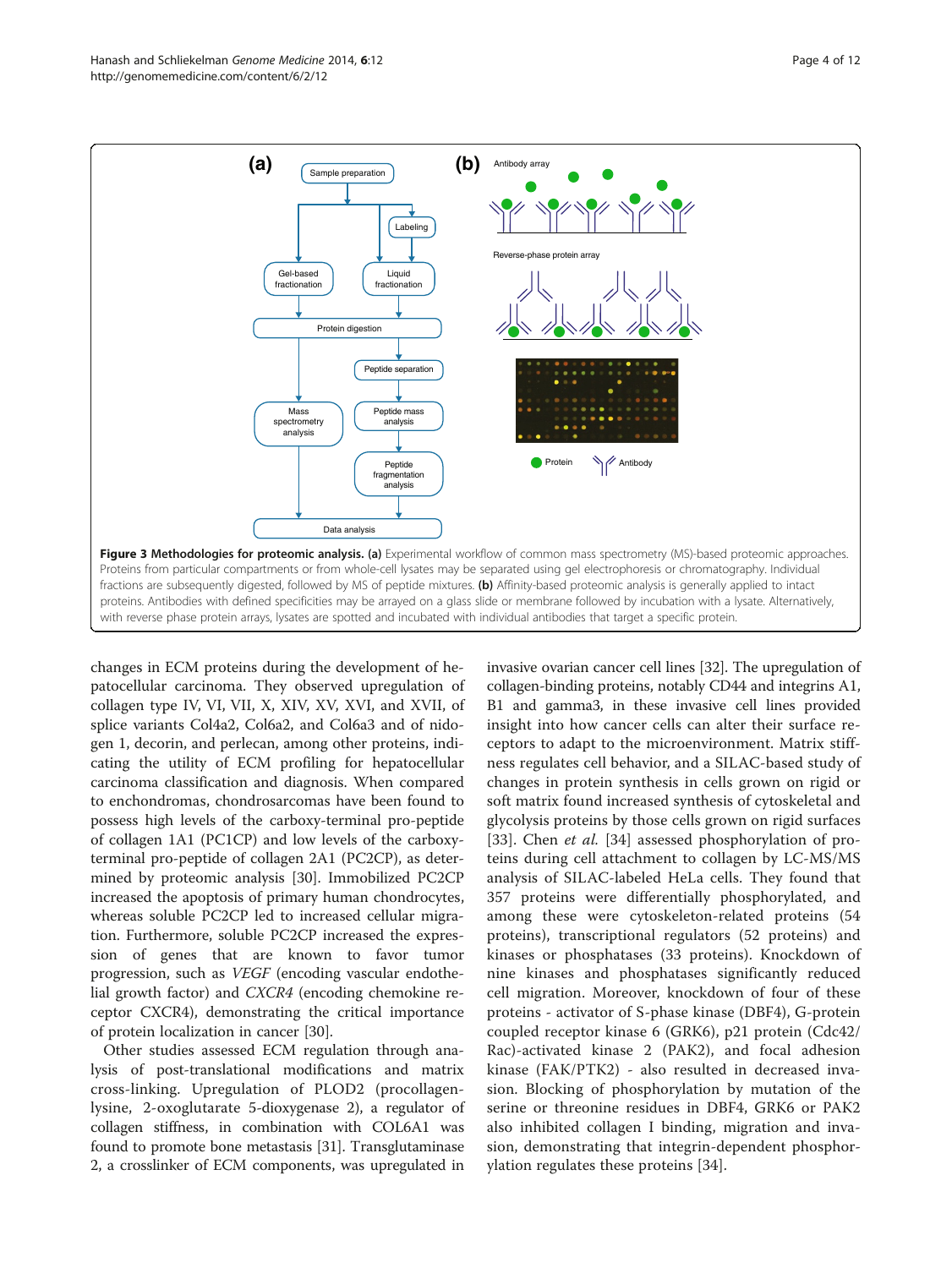|                                               | <b>Experimental system</b>                 | Approach                       | Key proteins                                            |
|-----------------------------------------------|--------------------------------------------|--------------------------------|---------------------------------------------------------|
| <b>Tumor ECM</b>                              | EMT in murine cancer cells [24]            | MS of subcellular<br>fractions | Fibronectin, collagens, laminins                        |
|                                               | Metastatic melanoma cells [26]             | Secretome MS                   | Fibronectin, ECM1, SPARC, osteopontin                   |
|                                               | Hepatocarcinogenesis [29]                  | <b>ECM MS</b>                  | Collagen splice variants, nidogen, decorin,<br>perlecan |
|                                               | Cell attachment to collagen [34]           | Phosphoprotein<br>analysis     | DBF4, GRK6, PAK2, FAK/ PTK2                             |
|                                               | Breast cancer metastasis [34]              | <b>MS</b>                      | Cystatin-M                                              |
|                                               | Tumor invasiveness [41]                    | Antibody libraries             | hsp90a                                                  |
| <b>Tumor-stroma interactions</b>              | Tumor versus normal stroma [45]            | Laser capture $+$ MS           | CapG (actin-regulating protein)                         |
|                                               | CAF <sub>s</sub> [49]                      | MS of cell lysates             | Caveolin-1                                              |
|                                               | MMP7 effect of CAFs [50]                   | MS of cell lysates             | IGFBP5                                                  |
|                                               | Lung cancer TME [54]                       | Cytokine assays                | CXCL1, IL-18                                            |
|                                               | Stromal cell secretome [60]                | Antibody arrays                | <b>HGF</b>                                              |
| Immune cells in the tumor<br>microenvironment | Mesothelioma effusions [67]                | Antibody arrays                | HGF, MIP-1d, MIP-3a, NAP-2                              |
|                                               | Ovarian tumor macrophages [68]             | MS of supernatants             | 14-3-3 zeta                                             |
|                                               | $CD45RA + versus CD45RO + T$<br>cells [70] | MS of cell lysates             | Cell redox proteins                                     |
|                                               | $MDSCs + IL1B [72]$                        | MS of cell lysates             | FAS pathway and caspase network                         |

<span id="page-4-0"></span>Table 1 Highlights from proteomic studies of the tumor microenvironment

Some studies have focused on the ECM, others on tumor-stroma interactions and on immune cells infiltrating the tumor microenvironment. These studies have utilized various experimental systems applied to different tumor types. Some of the key proteins that have been found to be involved are highlighted, illustrating the numerous protein families that play a role in the tumor microenvironment. Abbreviations: CXCL1, interferon-inducible protein-1; DBF4, activator of S-phase kinase 4; GRK6, G-protein coupled receptor kinase 6; FAK, focal adhesion kinase; hsp90α, heat shock protein 90α; IGFBP5, insulin growth factor binding protein 5; IL-18, interleukin-18; IL1B, interleukin1B; MIP-1d, macrophage inflammatory protein-1d; MIP-3a, macrophage inflammatory protein-3a; MMP7, matrix metalloproteinase 7; NAP-2, neutrophil-activating peptide-2; PAK2, SPARC, secreted protein, acidic, cysteine rich; TME, tumor microenvironment.

Proteases and their interactions with their inhibitors play a role in remodeling ECM and contribute to ECM composition. In a screen for proteins related to breast cancer metastasis to bone tissue, an inhibitor of several cathepsin proteases, cystatin-M (CST6), was observed to be downregulated [\[35](#page-9-0)]. Ectopic expression of CST6 suppressed metastasis in animal studies, whereas CST6 knockdown increased tumor aggressiveness [\[35](#page-9-0)]. Work by Blanco et al. [\[31\]](#page-9-0) highlighted the interplay of ECM modulators consisting of the protease inhibitors CST1, CST2, and CST4 and the plasminogen-activating proteases PLAT and PLAU. The imbalance between matrix metalloproteinases (MMPs) and the tissue inhibitors of metalloproteinases (TIMPs) has been widely investigated [[36\]](#page-9-0). Several studies have used proteomics to identify targets of membrane type 1 metalloprotease (MT1- MMP), which has been proposed to play an important role in cell invasion [[37,38](#page-9-0)]. Affinity purification of MT1-MMP identified 163 proteins associated with MT1-MMP through LC-MS/MS analysis [\[39](#page-9-0)]. Nine membrane proteins were confirmed to be cleaved by MT1-MMP by co-expression, including the Lutheran blood group glycoprotein (Lu). Tam et al. [[40\]](#page-9-0) identified new targets of MT1-MMP through an LC-MS/MS screen of isotope-labeled proteins from a breast cancer cell line, confirming the substrates with MALDI. Interleukin-8 (IL-8) was shown to be processed by MT1- MMP to a more active form, whereas fibronectin expression was increased after MT1-MMP transfection. A novel proteomic approach, using fluorophore-assisted light inactivation (FALI) with antibody libraries for the identification of proteins related to invasiveness, revealed an extracellular form of hsp90α that acts as a chaperone for MMP2 and assists in its invasion-associated activation [[41\]](#page-9-0). A comparison of high- and low-invasive ovarian cell lines confirmed that only cell lines expressing MT1-MMP were invasive through collagen-binding [\[41](#page-9-0)]. A targeted approach using the TRAMP (transgenic adenocarcinoma of the mouse prostate) mouse model found a general increase in the expression of ECMmodifying proteases, such as MMPs and cysteine proteases, during tumor progression [[42](#page-9-0)]. Raf/MEK/ERK signaling disrupts tissue polarity in breast epithelial cells through MMP9 activity [\[43](#page-9-0)]. LC-MS/MS analysis of conditioned media from cells with or without active MMP9 demonstrated that the basement membrane component laminin 111 is a target of MMP9 [[43\]](#page-9-0). It should be noted that proteins may be released into the microenvironment via many mechanisms. There is currently substantial interest in the role of micro-particles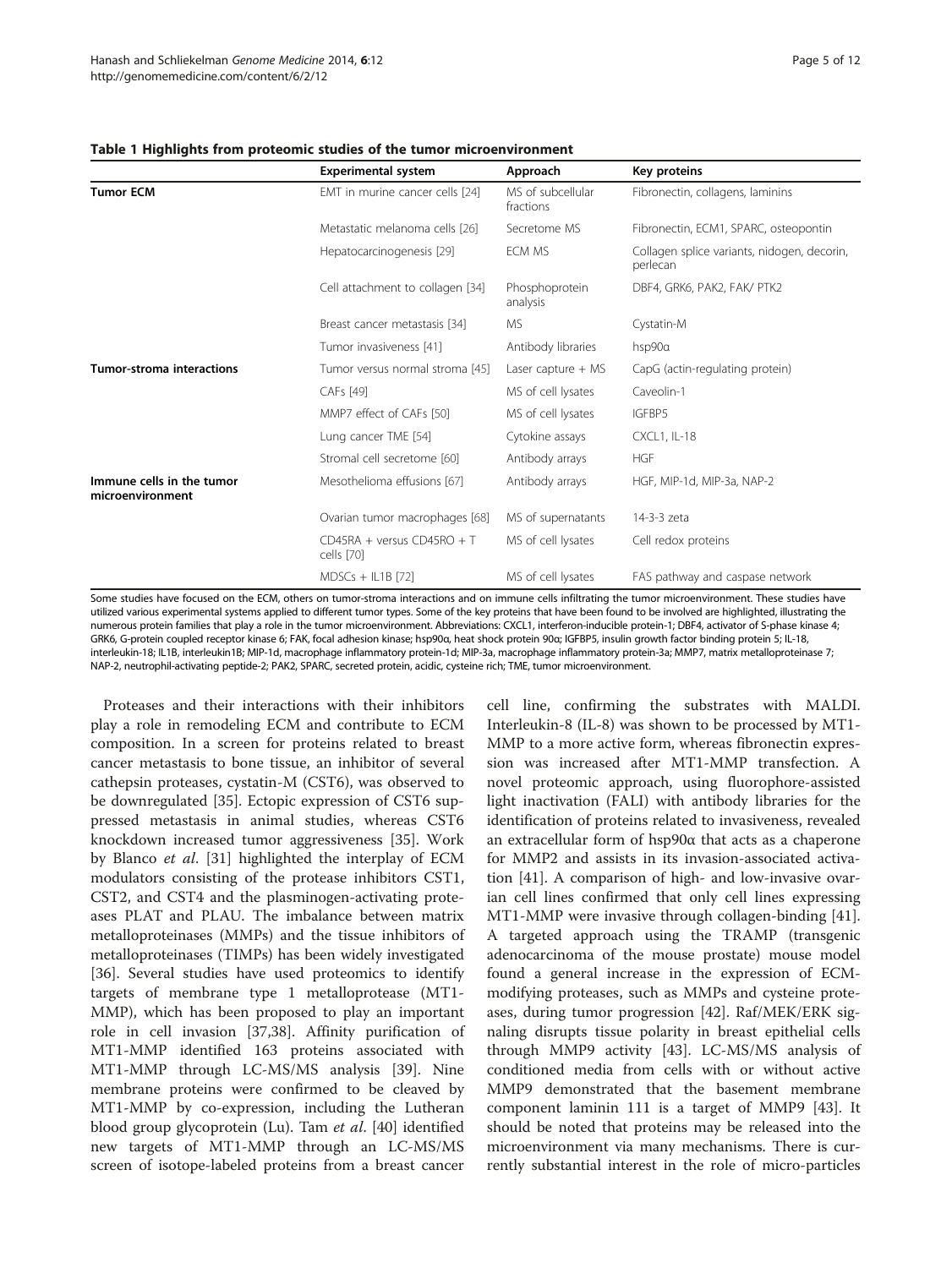and exosomes, and their protein and other cargoes, as extracellular messengers whose protein content can be readily profiled by MS [\[14\]](#page-9-0).

These studies are illustrative of the contribution of proteomic analysis to elucidating how tumor cells modify their microenvironment through the production of a diverse set of extracellular matrix proteins and proteases. A potential limitation of these studies is, however, that they do not address in a mechanistic way how the diverse mutations and genomic alterations observed in tumor cells, either singly or in combination, contribute to the capacity of these cells to alter their microenvironment. Thus, the extent to which various oncogenic drivers impact the tumor microenvironment through common or vastly distinct processes remains to be determined.

#### Deciphering tumor-stroma interactions

Proteomics has provided insight into the role of CAFs and other stromal cells in tumor development (Table [1](#page-4-0)). A proteomic analysis of de-cellularized matrix from tumors with marked angiogenesis identified 50 angiogenic proteins. One such protein, galectin-1, was demonstrated to act in endothelial cell recruitment [[44\]](#page-10-0). A proteomic comparison of laser capture microscopydissected stroma from nasopharyngeal carcinoma tumors with normal stroma identified 60 differentially expressed proteins in the tumor stroma, including the actin-regulating protein CapG, which was upregulated [[45\]](#page-10-0). Reverse-phase protein microarrays targeted at signaling proteins were used to compare tumor epithelia, normal epithelia, tumor stroma and normal stroma. Interestingly, the tumor epithelia and stroma bore more similarity to each other than to normal epithelia or stroma, respectively, suggesting that EMT occurred in the epithelial tumor tissue. In particular, proteins related to the mitogen-activated protein kinase 1 (MAPK 1) pathway were more abundant in the tumor stroma and epithelia [[46\]](#page-10-0). Fleming *et al.* [[47\]](#page-10-0) compared the mammary microenvironment of premenopausal African-American (AA) women and Caucasian-American (CAU) women, and found that the breast microenvironment in AA women was more restrictive of tumor growth. An LC-MS/MS analysis of ECM from AA and CAU women revealed differences in ECM composition (only 50% overlap of ECM proteins) and identified upregulation of actin cytoskeleton signaling in the ECM of AA women. A novel LC-MS/MS analysis also measured active hormones in the breast tissue directly, revealing higher levels of estradiol, estriol and 2-methoxyestrone in breast tissue from CAU women [[47\]](#page-10-0).

CAFs also contribute to the tumor microenvironment. Activated pancreatic stellate cells (PSC) promote tumor implantation, and conditioned media from PSCs

enhance invasion and proliferation of cancer cells. An analysis comparing quiescent and activated PSCs found a large increase in protein secretion by the activated cells. The secreted proteins had 60% overlap with proteins from cancer cell line secretions and played a role in wound healing, inflammation, ECM and fibrosis [\[48](#page-10-0)]. Work by Trimmer et al. [[49](#page-10-0)] identified loss of caveolin-1 (CAV-1) in CAFs as a predictor of clinical outcome, probably resulting from autophagy of CAFs with CAV-1. A proteomic analysis of CAV-1-deficient fibroblasts supported this hypothesis by showing upregulation of proteins related to oxidative stress. Superoxide dismutase 2 (SOD2) was identified as a suppressor of this effect by reducing oxidative stress [[49\]](#page-10-0).

A proteomic analysis comparing MMP7-treated and untreated colonic fibroblasts identified Insulin growth factor binding protein-5 (IGFBP-5) as a substrate of MMP7 activity [[50](#page-10-0)]. MMP-7 acts as a stimulating factor in the proliferation and migration of colonic myofibroblasts through blockade of IGFBP-5 inhibition of IGF-II [[50\]](#page-10-0). An MS analysis of PTEN (phosphatase and tensin homolog)-null stromal cells expressing the microRNA miR-320 revealed altered secretome expression of proteins such as MMP9, MMP2, bone morphogenic protein 1 (BMP1), lysyl oxidase-like 2 (LOXL2) and EMILIN2 when compared to a control [\[51\]](#page-10-0). Confirmatory studies demonstrated that blocking of MMP9 and EMILIN2 reduced the ability of conditioned media to promote the migration of epithelial cancer cells or to recruit endothelial cells, respectively. Furthermore, the secretome signature also correlated with patient outcome [\[51](#page-10-0)]. Newman et al. [\[52](#page-10-0)] identified factors secreted from fibroblasts that support endothelial cell lumen formation. PCOLCE, Col1A1, transforming growth factor β-inducible gene H3 (βIG-H3), SPARC, or IGFBP7 were identified in fibroblast-conditioned media fractions that were necessary for endothelial cell lumen formation [\[52\]](#page-10-0). Knockdown of combinations of these factors in fibroblasts inhibited endothelial cell lumen formation [[52\]](#page-10-0). While stromal cells affect tumor cell behavior, there are reciprocal interactions. CAFs and tumor-adjacent fibroblasts (TAFs) in the microenvironment of breast cancer cells display features similar to those of tumor cells. CAFs and TAFs can be distinguished from normal breast fibroblasts on the basis of their proteome [[53\]](#page-10-0).

The co-culture of fibroblasts and cancer cells enables direct interactions to be studied. Co-culture of a murine K-ras mutant lung adenocarcinoma cell line (LKR-13) with murine lung stromal cells enhanced the migration and increased the proliferation of LKR-13 cells; coculture also induced these cells to form epithelial tubes [[54\]](#page-10-0). An LC-MS/MS analysis revealed loss of cell adhesion proteins such as E-cadherin and provided evidence of EMT in the cancer cell line when grown with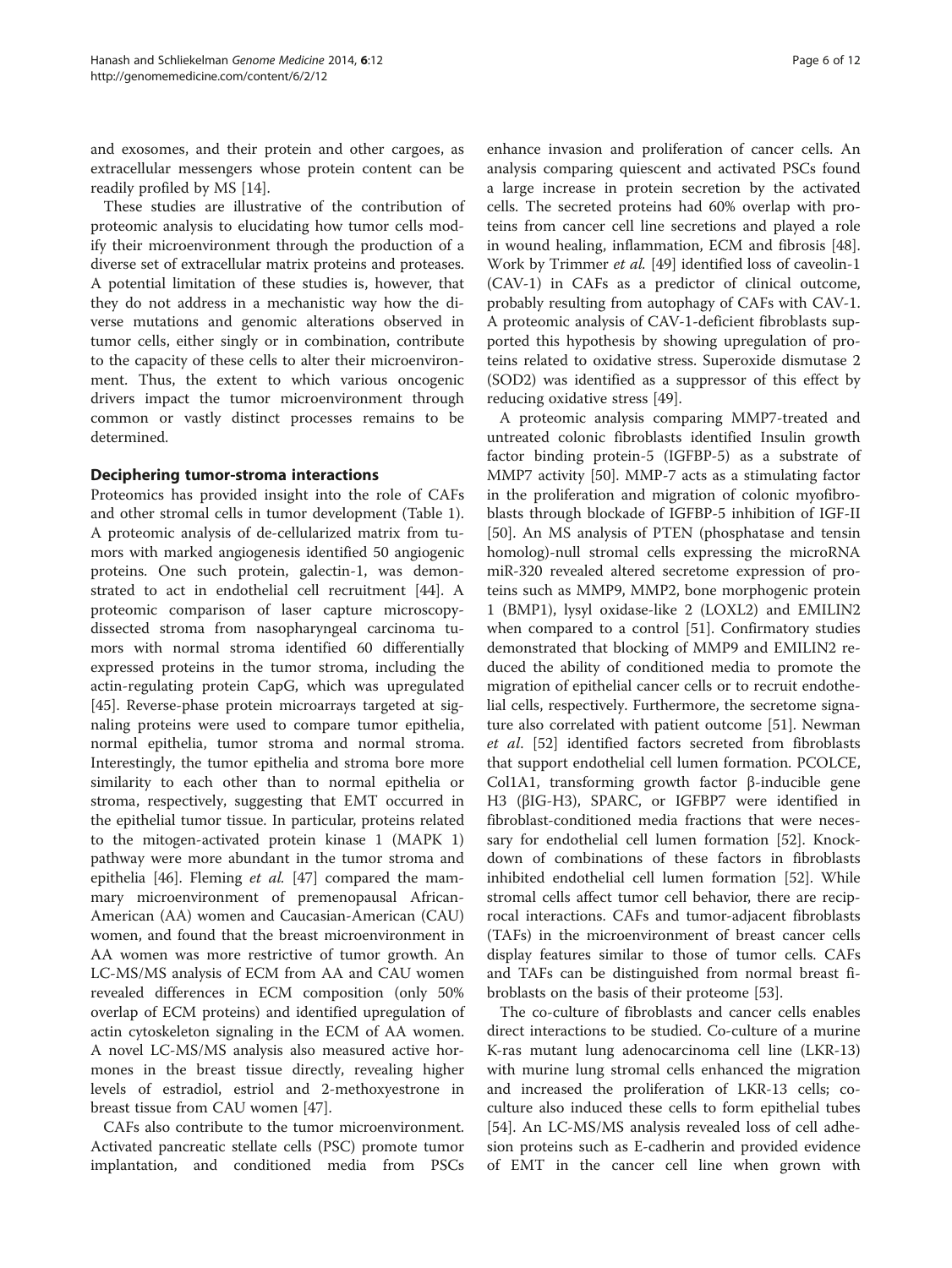fibroblasts. This LC-MS/MS analysis was supplemented by a multiplexed cytokine assay to identify signaling molecules at concentrations below the limit of detection of MS. Chemokine CXCL1 and IL-18 were found to be necessary for increased proliferation and migration [\[54](#page-10-0)]. Conditioned media from gastric cancer-associated myofibroblasts increased cancer cell proliferation, migration and invasion in a cancer cell line [[55\]](#page-10-0). An LC-MS/MS analysis of isobaric tagged cells identified downregulation of βIG-H3 in CAFs compared to normal or adjacent myofibroblasts. βIG-H3 inhibited IGF-II-stimulated migration and proliferation of cancer cells [[55](#page-10-0)].

Co-culture with stromal cells has also been shown to increase resistance to anti-cancer therapies in many cancer cell lines [\[56-59](#page-10-0)]. Conditioned media from some stromal lines were found to be capable of rescuing the growth of melanoma cell lines that were exposed to the Raf inhibitor vemurafenib [[60\]](#page-10-0). Antibody array analysis of secreted factors, comparing media from stromal cell lines that were or were not shown to be capable of rescuing melanoma cells from vemurafenib treatment, revealed a potential role for hepatocyte growth factor (HGF), mediated through the MAPK and PI3K-AKT pathways, in resistance to vemurafenib. Head and neck squamous cell carcinoma cells and fibroblasts produce more prostaglandin PGE2 when co-cultured [\[61\]](#page-10-0). Moreover, co-culture of colon cancer cells with normal colon fibroblasts produced a desmoplastic set of proteins expressed solely in the co-culture but not in the individual cultures. Secreted proteins in this set included collagen type XII, a marker of the invasive front of colorectal tumors [\[62](#page-10-0)]. These and other studies that were based on the well-established finding that stromal cells modify the behavior of tumor cells and vice versa have elucidated signaling molecules, proteases and other proteins that are crucial to this interaction. The challenge is to identify the most critical factors that might be targeted by small molecule or antibody therapeutics.

## Elucidating the role of immune cells in the microenvironment through proteomics

There is intense interest in elucidating critical interactions between tumor cells and immune cells in the microenvironment. Cells with immunosuppressive potential include macrophages, regulatory T (Treg) cells and myeloid derived suppressor cells (MDSCs). Infiltrating immune cells are capable of stimulating tumor growth through the expression of signaling molecules (such as interleukins or cytokines) and growth factors (such as epidermal growth factor (EGF), TGFβ and fibroblast growth factor (FGF)), as well as through the secretion of ECM-modifying proteases [[63-66](#page-10-0)]. Both antibody arrays and MS have been utilized to profile immune cells and their derived cytokines (Table [1\)](#page-4-0). An

antibody array was used to analyze the expression of cytokines in mesothelioma pleural effusions and in conditioned media from cell lines established from the same tumors. This study detected HGF, macrophage inflammatory protein (MIP)-1d, MIP-3a, neutrophil-activating peptide (NAP)-2, and pulmonary activation-regulated chemokine (PARC) exclusively in the pleural effusions, suggesting that these cytokines may be primarily expressed by stromal or inflammatory cells [\[67](#page-10-0)]. Immunohistochemistry revealed infiltration of macrophages, NK cells and T-lymphocytes in the mesothelioma tumors. Mesothelioma cell lines expressed many chemokines that seem to recruit immune cells, such as interferon-inducible protein-10 (CXCL10), macrophage migration inhibitory factor (MIF), monocyte chemoattractant protein-1 (MCP-1, also known as CCL2), epithelial neutrophil-activating protein-78 (ENA-78), MIP-1b, IL-8, growth regulatory protein (GRO) and RANTES [[67\]](#page-10-0). An LC-MS/MS analysis of the cell supernatants from tumor-associated monocytes or macrophages isolated from the ascites of ovarian cancer patients identified 14-3-3 zeta, an adapter protein that potentially regulates a large number of molecules in signaling pathways [\[68](#page-10-0)].

Oxidative stress promotes the infiltration of inflammatory cells by providing favorable growth conditions, and these cells further contribute to the hypoxic environment by producing reactive oxygen species (ROS) [\[69](#page-10-0)]. A comparative proteome analysis of naive CD45RA+T cells and their memory/effector CD45RO+T cells in response to oxidative stress identified differential expression of proteins that are involved in signaling pathways, in regulating the cellular redox status and in maintaining structural cell integrity, providing a basis for therapeutic interventions to overcome oxidative stress in the tumor microenvironment [\[70\]](#page-10-0).

MDSCs regulate immunosuppression during tumor development and cancer-associated inflammation increases the accumulation of MDSCs [\[71\]](#page-10-0). A proteomic analysis of MDSCs treated with IL-1B to induce inflammation identified the upregulation of the FAS pathway and caspase network [\[72](#page-10-0)]. Furthermore, a follow-up study revealed that inflammation reduces Fas-mediated apoptosis in MDSCs [\[72](#page-10-0)]. Igγ-1 chain C region (IGHG1) was uniquely identified in pancreatic cancer tissue by an LC-MS/MS analysis comparing this tissue with normal pancreatic tissue. A cell line expressing IGHG1 on its surface was generated, and when injected into a mouse pancreatic tumor model, resulted in tumors that grew more quickly than in controls, and these mice had shorter survival times. The mechanism of the increased rate of tumor growth appeared to be related to immunosuppression, as NK cells were less cytotoxic to pancreatic cancer cells that expressed IGHG1 [[73\]](#page-10-0). Clearly,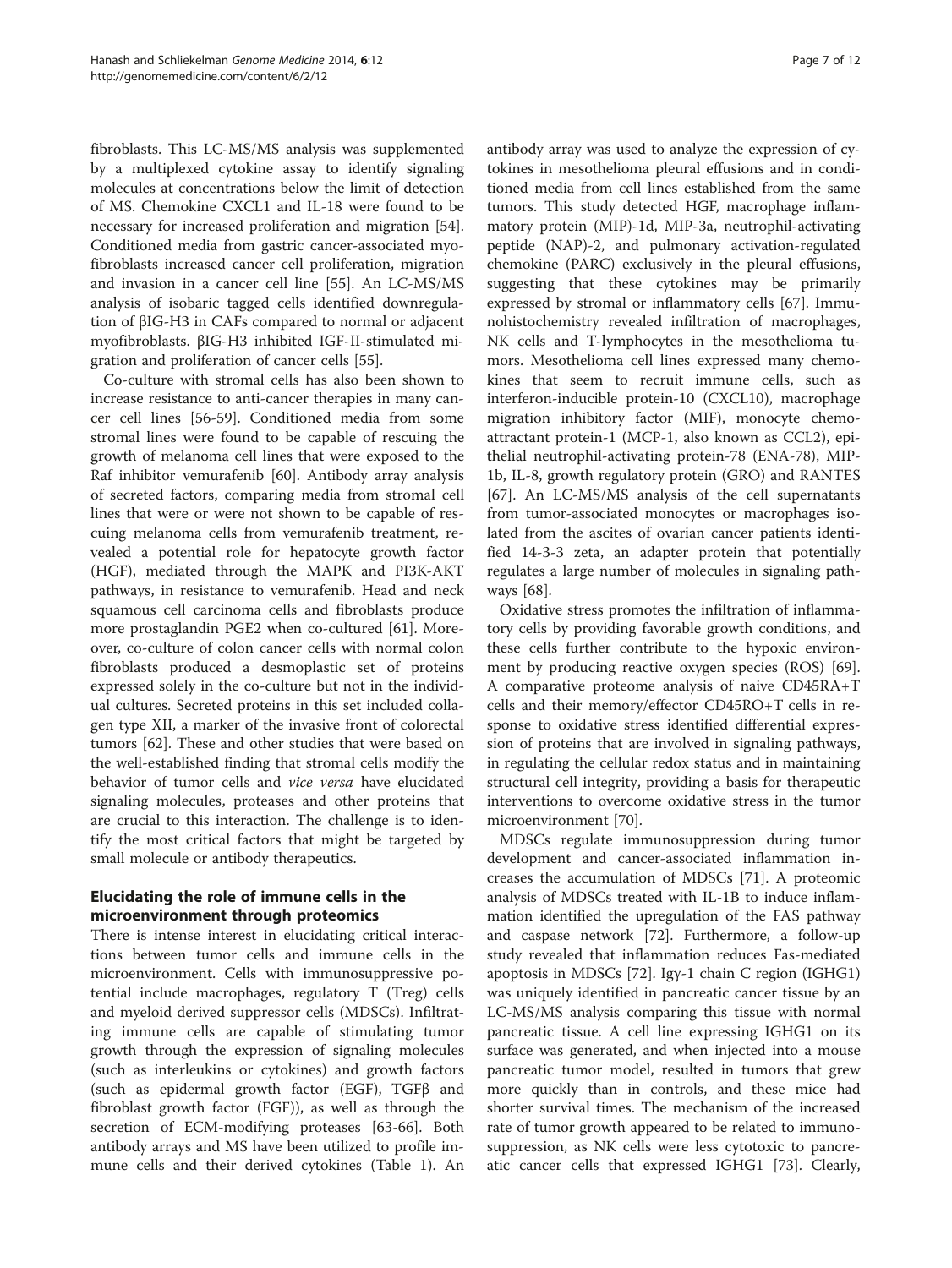infiltrating immune cells may enhance tumor growth and progression through the secretion of cytokines and ECM components, and they can also help to promote a hypoxic environment.

The above studies notwithstanding, there remains a substantial need and opportunity for in-depth profiling of immune infiltrating cells and cancer cells to define their expression patterns in specific compartments (for example, in the secretome and at the cell surface) and to explore how the expression repertoire in each compartment might contribute to enhancing or suppressing tumor development and progression. Such understanding is likely to expand the repertoire of therapeutic targets for immunotherapy. Moreover, the role of post-translational modifications and their impact on the interactions between cancer cells and immune cells needs to be further explored. Besides proteomic analysis, deciphering the metabolome in the tumor microenvironment and determining how cancer cells may metabolically inhibit immune cells, allowing tumor development and cancer progression, are likely to be highly informative and complementary to proteomic profiling.

## Profiling of signaling proteins and pathways

The presence of diverse cytokines, chemokines and growth factors affects the behavior of both malignant and stromal cells. Nevertheless, elucidation of how a multitude of factors act in concert remains a challenge. Most studies have identified important roles for particular factors in a given setting. For example, conditioned media from glioblastoma multiforme (GBM) cells can transform neural precursor cells, causing them to become highly proliferative and to express markers of stem cells. LC-MS/MS analysis of GBM-conditioned media identified chitinase-3-like protein 1 (CHI3L1, also known as YKL40) and histone H2A-X, along with VEGF, EGF and platelet-derived growth factor (PDGF) [\[74](#page-10-0)]. The relevance of these factors in a broader setting re-mains to be determined. Likewise, Fukaya et al. [\[75](#page-10-0)] reported the identification of a secreted factor from neuroblastoma cells that stimulates IL-6 production in bone marrow stromal cells. Fractionation and LC-MS/ MS analysis of conditioned media identified galectin-3 binding protein as the stimulating factor [[75\]](#page-10-0). Conditioned media from estradiol-stimulated prostate stromal cells promote the migration of prostate cancer cells [\[76](#page-10-0)]. Through a MALDI-TOF analysis of conditioned media, secreted enolase 1 (ENO1) was identified and shown to be the factor responsible for increased cell migration, acting at the surface of prostate cancer cells to promote plasminogen activation [[76](#page-10-0)]. An analysis of mammary fat tissue by MS and antibody arrays identified a large number of cytokines and growth factors expressed by adipocytes [\[77](#page-10-0)]. A broad exploration of cytokines was

conducted in fluid collected from surgical wounds of breast cancer patients before and after targeted intraoperative radiotherapy treatment (TARGIT) [[78\]](#page-10-0). Wound fluid from TARGIT-treated patients was less stimulatory to migration and proliferation than that from untreated patients. Cytokine analysis using an antibody array revealed reduced levels of HGF, leptin, RANTES, IL-6, IL-7, IL-8 and IL-10, while FAS, FGF-4, IL-4, IL-5, and IL-13 were upregulated [\[78](#page-10-0)].

## From the microenvironment to the circulation: the search for biomarkers

The microenvironment is a potentially rich source of biomarkers that are released into the circulatory system and can be mined through proteomics. Cohen et al. [[79](#page-10-0)] performed an LC-MS/MS analysis of plasma from breast cancer patients and identified fibronectin, clusterin, gelsolin and protein AMBP (alpha-1-microglobulin/inter-αtrypsin inhibitor light chain precursor) as differentially expressed between infiltrating ductal and invasive breast cancers. Vitronectin was identified in an MS analysis comparing serum from breast ductal carcinoma in situ (DCIS) patients to healthy controls. Immunohistochemistry analysis of tumors and adjacent tissue revealed high expression of vitronectin in the ECM of the stroma [\[80](#page-10-0)]. MALDI-MS identified IGHA2 as a biomarker of microenvironment remodeling by breast tumors [[81\]](#page-11-0). Elevated levels of tumor microenvironment-derived proteins in the circulation have been shown to have diagnostic potential for pancreatic cancer [[82\]](#page-11-0). A proteomic analysis of plasma from mice with HER2/neu-induced mammary tumors and plasma from control mice with inflammation was performed to determine the repertoire of changes in the plasma proteome during breast tumor development. In this study, 20% of proteins that were upregulated upon tumor onset were considered likely to be associated with a tumor-specific host response, including multiple macrophage signaling proteins, TAMrelated proteases, and ECM proteins [[83\]](#page-11-0). Altered glycosylation of the ECM-modifying protease plasminogen was found in gastric cancer precursor lesions, suggesting its potential as a biomarker [[84\]](#page-11-0). LC-MS/MS analysis of conditioned media from primary neurofibroma Schwann cells compared to Schwann cells from normal nerve tissue identified a secreted form of retinoic acid responder 1 (RARRES1) from neurofibroma Schwann cells [[85\]](#page-11-0).

Associations have been made between the expression of protein biomarkers identified in proteomic studies and patient prognosis. Laser-capture microdissection was used to assess proteomic changes in the stroma of nasopharyngeal carcinoma, resulting in the identification of periostin as a protein that is upregulated in these carcinoma cells when compared to normal nasopharyngeal tissue. Overexpression of periostin in nasopharyngeal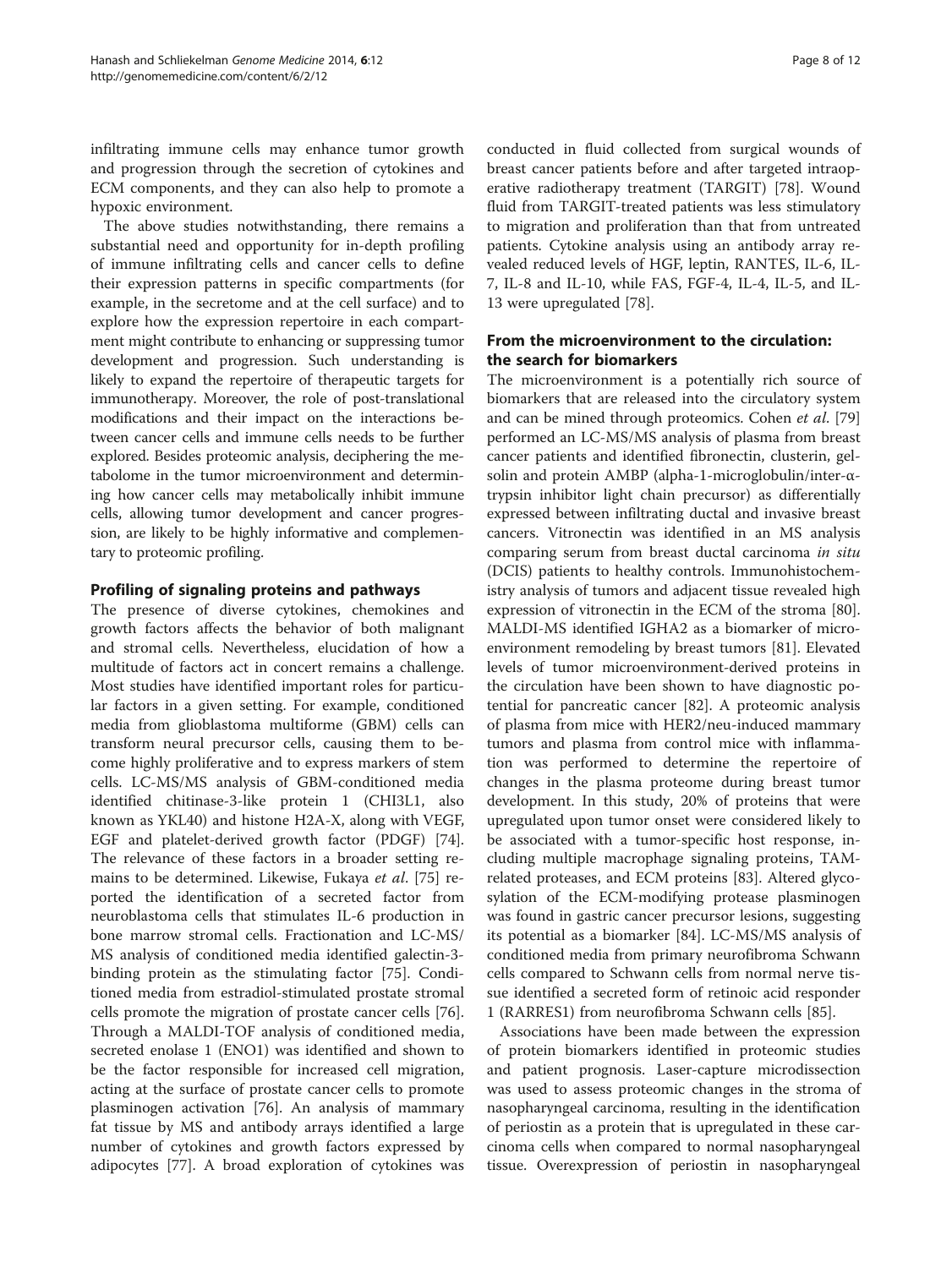<span id="page-8-0"></span>carcinoma stroma was then found to be associated with advanced clinical stage [\[86\]](#page-11-0). In another study, expression of galectin-1 (Gal-1) in the tumor microenvironment (near non-tumor tissues) was associated with poor survival in classic Hodgkin lymphoma (cHL) patients [[87\]](#page-11-0).

Tissue interstitial fluid (TIF) from tumors also represents a potential source for circulating biomarkers. TIF from renal cell carcinoma and adjacent normal kidneys was compared by MS, and 138 differentially regulated proteins were identified. Enolase 2 and thrombospondin-1 were found to be upregulated in the sera of renal cell carcinoma patients [[88](#page-11-0)]. Proteomic analysis of sera from mice implanted with orthotopic human oral squamous cell carcinomas allowed discrimination between host- and tumor-derived proteins. Furthermore, 31 murine proteins were identified as differentially regulated, including α-2-HS-glycoprotein, complement C3 and C4 and hemopexin [\[89\]](#page-11-0). Circulating proteolytic peptides cleaved by carboxypeptidase N in the tumor microenvironment have been shown to have potential for early detection of breast cancer [[90\]](#page-11-0). Integrated analysis of tumor cell line secretome and plasma has provided a means for identifying potential circulating markers. A study that targeted glycoproteins secreted from the human colon carcinoma cell line LIM1215 as a source of potential colorectal carcinoma biomarkers identified a set of glycoproteins that were also found in tumor xenograft TIF and in plasma derived from mice bearing the LIM1215 xenograft tumor [[91](#page-11-0)].

Although host- and microenvironment-derived proteins may well serve as cancer biomarkers, there is a considerable challenge in confirming their specificity for particular tumor types or stages of tumor development, and more broadly their cancer specificity. On the other hand, studies to date suggest that detecting signatures in plasma derived from the tumor microenvironment might provide the necessary sensitivity to determine the presence of tumors at an early stage. Thus, there is likely to be a trade-off between sensitivity and specificity in the use of microenvironment-derived markers for the early detection of tumors.

### Conclusions

The interactions between tumor cells and surrounding tissue represent a crucial area of study in the elucidation of mechanisms of cancer development, progression and metastasis, and in providing novel avenues for cancer detection and treatment. Proteomics is particularly well suited for the analysis of the microenvironment, given the host origin of numerous components of the microenvironment that lack discernible genomic alterations, and given the contribution of protein release and shedding of proteins from the surface of cancer cells that cannot be predicted strictly from genomic analysis.

Proteomic analysis in particular has enhanced understanding of how tumor cells modify their microenvironment through production of ECM structural proteins, ECM-modifying proteins and proteases. Proteomics has further enhanced the global identification of protease targets. Combining MS or antibody arrays with experimental approaches, such as co-culture of cancer cells with tumor-associated fibroblasts, has also facilitated the identification of growth and signaling factors produced by stromal and infiltrating cells.

Early use of proteomics in cancer research primarily focused on the identification or quantification of proteins, and provided only modest insight into the biological relevance of the findings. As proteomic technologies become more widely utilized, targeted approaches should be applied to elucidate the function of particular proteins. Likewise, as MS technology improves through increased scanning speeds and more sensitive instruments, a larger number of identified proteins and smaller perturbations of protein abundance, along with post-translational modifications, will be observed, allowing for a more fully informative readout of protein expression. Moreover, given that a large fraction of the proteome has an enzymatic function, assessment of activity states, cleavage products and metabolic intermediates will be needed to appreciate more fully the dynamic nature of the tumor microenvironment and key targets for intervention.

#### Abbreviations

CAF: Cancer-associated fibroblast; cHL: Classic hodgkin lymphoma; ECM: Extracellular matrix; EGF: Epidermal growth factor; EMT: Epithelialmesenchymal transition; ESI: Electrospray ionization; FALI: Fluorophoreassisted light inactivation; GBM: Glioblastoma multiforme; HGF: Hepatocyte growth factor; IL: Interleukin; LC-MS/MS: Combined liquid chromatography with tandem MS; MALDI: Matrix-assisted laser desorption ionization; MDSC: Myeloid-derived suppressor cell; MMP: Matrix metalloproteinase; MS: Mass spectrometry; MS/MS: Tandem mass spectrometry; PSC: Pancreatic stellate cell; ROS: Reactive oxygen species; SILAC: Stable isotope labeling of amino acids in cell culture; TAF: Tumor-adjacent fibroblast; TARGIT: Targeted intraoperative radiotherapy treatment; TIF: Tissue interstitial fluid; TIMP: Tissue inhibitor of metalloproteinase; Treg: Regulatory T cells; VEGF: Vascular endothelial growth factor.

#### Competing interests

The authors declare that they have no competing interests.

#### Acknowledgements

The authors would like to thank the members of the Hanash laboratory for their insights and comments regarding the manuscript.

#### Author details

<sup>1</sup> Anderson Cancer Center, Bertner Avenue, Houston, TX 77030, USA. <sup>2</sup>Fred Hutchinson Cancer Center, Seattle, WA 98109, USA.

#### Published: 27 February 2014

#### References

1. Kumar S, Weaver VM: Mechanics, malignancy, and metastasis: the force journey of a tumor cell. Cancer Metastasis Rev 2009, 28:113–127.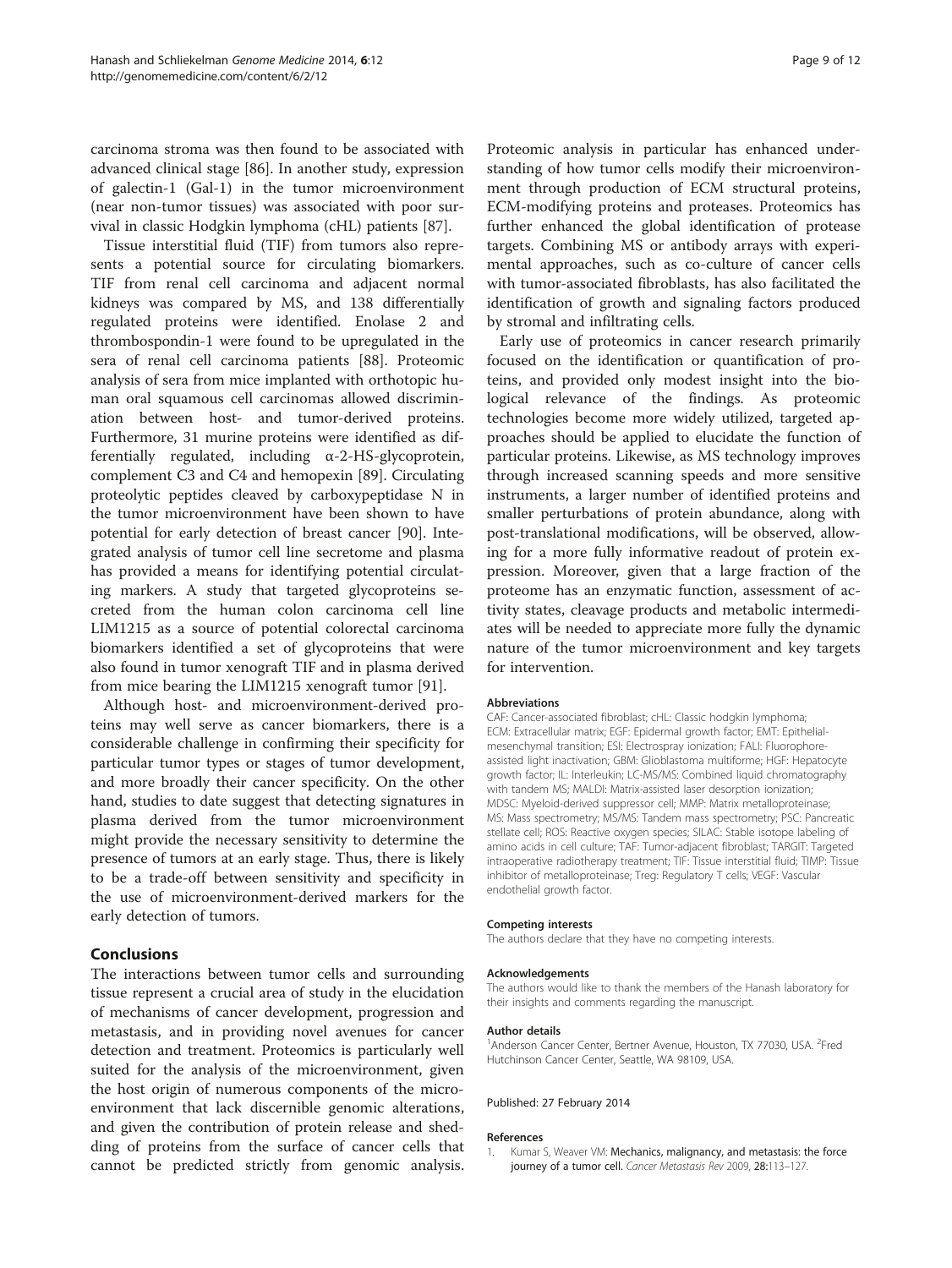- <span id="page-9-0"></span>2. Kass L, Erler JT, Dembo M, Weaver VM: Mammary epithelial cell: influence of extracellular matrix composition and organization during development and tumorigenesis. Int J Biochem Cell Biol 2007, 39:1987–1994.
- Pathak A, Kumar S: Independent regulation of tumor cell migration by matrix stiffness and confinement. Proc Natl Acad Sci U S A 2012, 109:10334–10339.
- 4. Levental KR, Yu H, Kass L, Lakins JN, Egeblad M, Erler JT, Fong SF, Csiszar K, Giaccia A, Weninger W, Yamauchi M, Gasser DL, Weaver VM: Matrix crosslinking forces tumor progression by enhancing integrin signaling. Cell 2009, 139:891–906.
- 5. Zaman MH, Trapani LM, Sieminski AL, Mackellar D, Gong H, Kamm RD, Wells A, Lauffenburger DA, Matsudaira P: Migration of tumor cells in 3D matrices is governed by matrix stiffness along with cell-matrix adhesion and proteolysis. Proc Natl Acad Sci U S A 2006, 103:10889–10894.
- Miles FL, Sikes RA: Insidious changes in stromal matrix fuel cancer progression. Mol Cancer Res 2014. doi: 10.1158/1541-7786.MCR-13-0535.
- 7. Wong GS, Rustgi AK: Matricellular proteins: priming the tumour microenvironment for cancer development and metastasis. Br J Cancer 2013, 108:755–761.
- 8. Bornstein P, Sage EH: Matricellular proteins: extracellular modulators of cell function. Curr Opin Cell Biol 2002, 14:608–616.
- Hanahan D, Coussens LM: Accessories to the crime: functions of cells recruited to the tumor microenvironment. Cancer Cell 2012, 21:309–322.
- 10. Place AE, Jin Huh S, Polyak K: The microenvironment in breast cancer progression: biology and implications for treatment. Breast Cancer Res 2011, 13:227.
- 11. Xouri G, Christian S: Origin and function of tumor stroma fibroblasts. Semin Cell Dev Biol 2010, 21:40–46.
- 12. Sharma P, Wagner K, Wolchok JD, Allison JP: Novel cancer immunotherapy agents with survival benefit: recent successes and next steps. Nat Rev Cancer 2011, 11:805–812.
- 13. Angel TE, Aryal UK, Hengel SM, Baker ES, Kelly RT, Robinson EW, Smith RD: Mass spectrometry-based proteomics: existing capabilities and future directions. Chem Soc Rev 2012, 41:3912–3928.
- 14. Simona F, Laura S, Simona T, Riccardo A: Contribution of proteomics to understanding the role of tumor-derived exosomes in cancer progression: state of the art and new perspectives. Proteomics 2013, 13:1581–1594.
- 15. Mayne J, Starr AE, Ning Z, Chen R, Chiang CK, Figeys D: Fine tuning of proteomic technologies to improve biological findings: advancements in 2011–2013. Anal Chem 2014, 86:176–195.
- 16. Zhang Q, Faca V, Hanash S: Mining the plasma proteome for disease applications across seven logs of protein abundance. J Proteome Res 2011, 10:46–50.
- 17. Wolters DA, Washburn MP, Yates JR 3rd: An automated multidimensional protein identification technology for shotgun proteomics. Anal Chem 2001, 73:5683–5690.
- 18. Cardoza JD, Parikh JR, Ficarro SB, Marto JA: Mass spectrometry-based proteomics: qualitative identification to activity-based protein profiling. Wiley Interdiscip Rev Syst Biol Med 2012, 4:141–162.
- 19. Uhlen M, Ponten F: Antibody-based proteomics for human tissue profiling. Mol Cell Proteomics 2005, 4:384–393.
- 20. Chandra H, Reddy PJ, Srivastava S: Protein microarrays and novel detection platforms. Expert Rev Proteomics 2011, 8:61–79.
- 21. Baird BN, Schliekelman MJ, Ahn YH, Chen Y, Roybal JD, Gill BJ, Mishra DK, Erez B, O'Reilly M, Yang Y, Patel M, Liu X, Thilaganathan N, Larina IV, Dickinson ME, West JL, Gibbons DL, Liu DD, Kim MP, Hicks JM, Wistuba II, Hanash SM, Kurie JM: Fibulin-2 is a driver of malignant progression in lung adenocarcinoma. PLoS One 2013, 8:e67054.
- 22. Kim SH, Turnbull J, Guimond S: Extracellular matrix and cell signalling: the dynamic cooperation of integrin, proteoglycan and growth factor receptor. J Endocrinol 2011, 209:139–151.
- 23. Ong SE, Kratchmarova I, Mann M: Properties of 13C-substituted arginine in stable isotope labeling by amino acids in cell culture (SILAC). J Proteome Res 2003, 2:173–181.
- 24. Schliekelman MJ, Gibbons DL, Faca VM, Creighton CJ, Rizvi ZH, Zhang Q, Wong CH, Wang H, Ungewiss C, Ahn YH, Shin DH, Kurie JM, Hanash SM: Targets of the tumor suppressor miR-200 in regulation of the epithelialmesenchymal transition in cancer. Cancer Res 2011, 71:7670–7682.
- 25. Little GH, Noushmehr H, Baniwal SK, Berman BP, Coetzee GA, Frenkel B: Genome-wide Runx2 occupancy in prostate cancer cells suggests a role in regulating secretion. Nucleic Acids Res 2012, 40:3538-3547
- 26. Rocco M, Malorni L, Cozzolino R, Palmieri G, Rozzo C, Manca A, Parente A, Chambery A: Proteomic profiling of human melanoma metastatic cell line secretomes. J Proteome Res 2011, 10:4703–4714.
- 27. Mathias RA, Chen YS, Wang B, Ji H, Kapp EA, Moritz RL, Zhu HJ, Simpson RJ: Extracellular remodelling during oncogenic Ras-induced epithelialmesenchymal transition facilitates MDCK cell migration. J Proteome Res 2010, 9:1007–1019.
- 28. Mathias RA, Wang B, Ji H, Kapp EA, Moritz RL, Zhu HJ, Simpson RJ: Secretome-based proteomic profiling of Ras-transformed MDCK cells reveals extracellular modulators of epithelial-mesenchymal transition. J Proteome Res 2009, 8:2827–2837.
- 29. Lai KK, Shang S, Lohia N, Booth GC, Masse DJ, Fausto N, Campbell JS, Beretta L: Extracellular matrix dynamics in hepatocarcinogenesis: a comparative proteomics study of PDGFC transgenic and Pten null mouse models. PLoS Genet 2011, 7:e1002147.
- 30. Vincourt JB, Etienne S, Cottet J, Delaunay C, Malanda CB, Lionneton F, Sirveaux F, Netter P, Plénat F, Mainard D, Vignaud JM, Magdalou J: C-propeptides of procollagens I alpha 1 and II that differentially accumulate in enchondromas versus chondrosarcomas regulate tumor cell survival and migration. Cancer Res 2010, 70:4739–4748.
- 31. Blanco MA, LeRoy G, Khan Z, Alečković M, Zee BM, Garcia BA, Kang Y: Global secretome analysis identifies novel mediators of bone metastasis. Cell Res 2012, 22:1339–1355.
- 32. Sodek KL, Evangelou AI, Ignatchenko A, Agochiya M, Brown TJ, Ringuette MJ, Jurisica I, Kislinger T: Identification of pathways associated with invasive behavior by ovarian cancer cells using multidimensional protein identification technology (MudPIT). Mol Biosyst 2008, 4:762–773.
- 33. Tilghman RW, Blais EM, Cowan CR, Sherman NE, Grigera PR, Jeffery ED, Fox JW, Blackman BR, Tschumperlin DJ, Papin JA, Parsons JT: Matrix rigidity regulates cancer cell growth by modulating cellular metabolism and protein synthesis. PLoS One 2012, 7:e37231.
- 34. Chen Y, Lu B, Yang Q, Fearns C, Yates JR 3rd, Lee JD: Combined integrin phosphoproteomic analyses and small interfering RNA-based functional screening identify key regulators for cancer cell adhesion and migration. Cell Res 2009, 69:3713–3720.
- 35. Jin L, Zhang Y, Li H, Yao L, Fu D, Yao X, Xu LX, Hu X, Hu G: Differential secretome analysis reveals CST6 as a suppressor of breast cancer bone metastasis. Cell Res 2012, 22:1356–1373.
- 36. Stellas D, Patsavoudi E: Inhibiting matrix metalloproteinases, an old story with new potentials for cancer treatment. Anticancer Agents Med Chem 2012, 12:707–717.
- 37. Voura EB, English JL, Yu HY, Ho AT, Subarsky P, Hill RP, Hojilla CV, Khokha R: Proteolysis during tumor cell extravasation in vitro: metalloproteinase involvement across tumor cell types. PLoS One 2013, 8:e78413.
- 38. Poincloux R, Lizarraga F, Chavrier P: Matrix invasion by tumour cells: a focus on MT1-MMP trafficking to invadopodia. J Cell Sci 2009, 122:3015–3024.
- 39. Niiya D, Egawa N, Sakamoto T, Kikkawa Y, Shinkawa T, Isobe T, Koshikawa N, Seiki M: Identification and characterization of Lutheran blood group glycoprotein as a new substrate of membrane-type 1 matrix metalloproteinase 1 (MT1-MMP): a systemic whole cell analysis of MT1-MMPassociating proteins in A431 cells. J Biol Chem 2009, 284:27360–27369.
- 40. Tam EM, Morrison CJ, Wu YI, Stack MS, Overall CM: Membrane protease proteomics: isotope-coded affinity tag MS identification of undescribed MT1-matrix metalloproteinase substrates. Proc Natl Acad Sci U S A 2004, 101:6917–6922.
- 41. Eustace BK, Sakurai T, Stewart JK, Yimlamai D, Unger C, Zehetmeier C, Lain B, Torella C, Henning SW, Beste G, Scroggins BT, Neckers L, Ilag LL, Jay DG: Functional proteomic screens reveal an essential extracellular role for hsp90 alpha in cancer cell invasiveness. Nat Cell Biol 2004, 6:507–514.
- 42. Bok RA, Hansell EJ, Nguyen TP, Greenberg NM, McKerrow JH, Shuman MA: Patterns of protease production during prostate cancer progression: proteomic evidence for cascades in a transgenic model. Prostate Cancer Prostatic Dis 2003, 6:272–280.
- 43. Beliveau A, Mott JD, Lo A, Chen EI, Koller AA, Yaswen P, Muschler J, Bissell MJ: Raf-induced MMP9 disrupts tissue architecture of human breast cells in three-dimensional culture and is necessary for tumor growth in vivo. Genes Dev 2010, 24:2800–2811.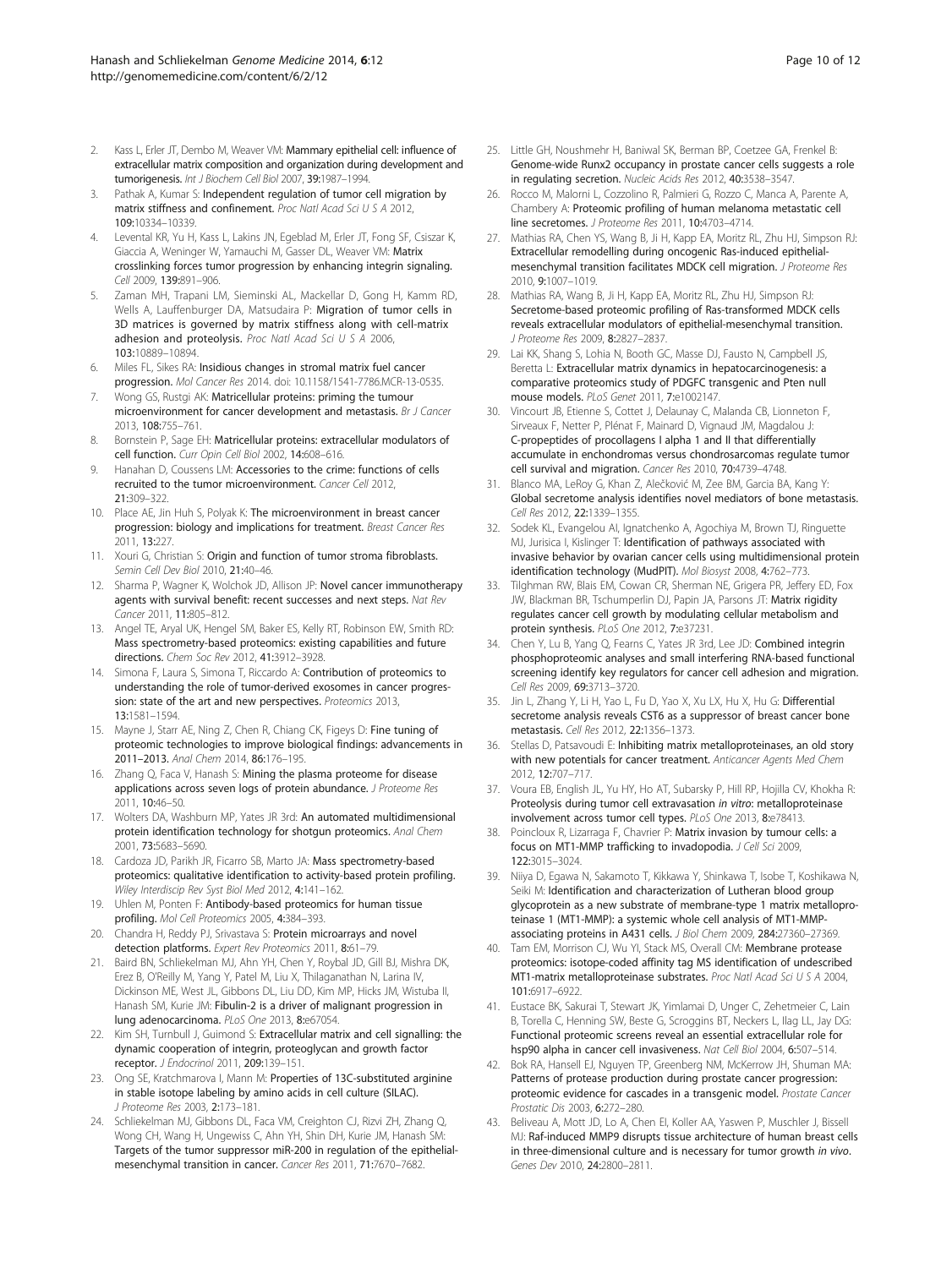- <span id="page-10-0"></span>44. Burns JS, Kristiansen M, Kristensen LP, Larsen KH, Nielsen MO, Christiansen H, Nehlin J, Andersen JS, Kassem M: Decellularized matrix from tumorigenic human mesenchymal stem cells promotes neovascularization with galectin-1 dependent endothelial interaction. PLoS One 2011, 6:e21888.
- 45. Li MX, Xiao ZQ, Chen YH, Peng F, Li C, Zhang PF, Li MY, Li F, Duan CJ, Li DJ, Yao HX, Chen ZC: Proteomic analysis of the stroma-related proteins in nasopharyngeal carcinoma and normal nasopharyngeal epithelial tissues. Med Oncol 2010, 27:134–144.
- 46. Sheehan KM, Gulmann C, Eichler GS, Weinstein JN, Barrett HL, Kay EW, Conroy RM, Liotta LA, Petricoin EF 3rd: Signal pathway profiling of epithelial and stromal compartments of colonic carcinoma reveals epithelial-mesenchymal transition. Oncogene 2008, 27:323–331.
- 47. Fleming JM, Miller TC, Quinones M, Xiao Z, Xu X, Meyer MJ, Ginsburg E, Veenstra TD, Vonderhaar BK: The normal breast microenvironment of premenopausal women differentially influences the behavior of breast cancer cells in vitro and in vivo. BMC Med 2010, 8:27.
- 48. Wehr AY, Furth EE, Sangar V, Blair IA, Yu KH: Analysis of the human pancreatic stellate cell secreted proteome. Pancreas 2011, 40:557–566.
- 49. Trimmer C, Sotgia F, Whitaker-Menezes D, Balliet RM, Eaton G, Martinez-Outschoorn UE, Pavlides S, Howell A, Iozzo RV, Pestell RG, Scherer PE, Capozza F, Lisanti MP: Caveolin-1 and mitochondrial SOD2 (MnSOD) function as tumor suppressors in the stromal microenvironment: a new genetically tractable model for human cancer associated fibroblasts. Cancer Biol Ther 2011, 11:383–394.
- 50. Hemers E, Duval C, McCaig C, Handley M, Dockray GJ, Varro A: Insulin-like growth factor binding protein-5 is a target of matrix metalloproteinase-7: implications for epithelial-mesenchymal signaling. Cancer Res 2005, 65:7363–7369.
- 51. Bronisz A, Godlewski J, Wallace JA, Merchant AS, Nowicki MO, Mathsyaraja H, Srinivasan R, Trimboli AJ, Martin CK, Li F, Yu L, Fernandez SA, Pécot T, Rosol TJ, Cory S, Hallett M, Park M, Piper MG, Marsh CB, Yee LD, Jimenez RE, Nuovo G, Lawler SE, Chiocca EA, Leone G, Ostrowski MC: Reprogramming of the tumour microenvironment by stromal PTEN-regulated miR-320. Nat Cell Biol 2012, 14:159–167.
- 52. Newman AC, Nakatsu MN, Chou W, Gershon PD, Hughes CC: The requirement for fibroblasts in angiogenesis: fibroblast-derived matrix proteins are essential for endothelial cell lumen formation. Mol Biol Cell 2011, 22:3791–3800.
- 53. Hawsawi NM, Ghebeh H, Hendrayani SF, Tulbah A, Al-Eid M, Al-Tweigeri T, Ajarim D, Alaiya A, Dermime S, Aboussekhra A: Breast carcinomaassociated fibroblasts and their counterparts display neoplastic-specific changes. Cancer Res 2008, 68:2717–2725.
- 54. Zhong L, Roybal J, Chaerkady R, Zhang W, Choi K, Alvarez CA, Tran H, Creighton CJ, Yan S, Strieter RM, Pandey A, Kurie JM: Identification of secreted proteins that mediate cell-cell interactions in an in vitro model of the lung cancer microenvironment. Cancer Res 2008, 68:7237–7245.
- 55. Holmberg C, Quante M, Steele I, Kumar JD, Balabanova S, Duval C, Czepan M, Rakonczay Z Jr, Tiszlavicz L, Nemeth I, Lazar G, Simonka Z, Jenkins R, Hegyi P, Wang TC, Dockray GJ, Varro A: Release of TGFbetaig-h3 by gastric myofibroblasts slows tumor growth and is decreased with cancer progression. Carcinogenesis 2012, 33:1553–1562.
- 56. McMillin DW, Delmore J, Weisberg E, Negri JM, Geer DC, Klippel S, Mitsiades N, Schlossman RL, Munshi NC, Kung AL, Griffin JD, Richardson PG, Anderson KC, Mitsiades CS: Tumor cell-specific bioluminescence platform to identify stroma-induced changes to anticancer drug activity. Nat Med 2010, 16:483–489.
- 57. Shekhar MP, Santner S, Carolin KA, Tait L: Direct involvement of breast tumor fibroblasts in the modulation of tamoxifen sensitivity. Am J Pathol 2007, 170:1546–1560.
- 58. Teicher BA, Herman TS, Holden SA, Wang YY, Pfeffer MR, Crawford JW, Frei E 3rd: Tumor resistance to alkylating agents conferred by mechanisms operative only in vivo. Science 1990, 247:1457–1461.
- 59. Wang W, Li Q, Yamada T, Matsumoto K, Matsumoto I, Oda M, Watanabe G, Kayano Y, Nishioka Y, Sone S, Yano S: Crosstalk to stromal fibroblasts induces resistance of lung cancer to epidermal growth factor receptor tyrosine kinase inhibitors. Clin Cancer Res 2009, 15:6630–6638.
- 60. Straussman R, Morikawa T, Shee K, Barzily-Rokni M, Qian ZR, Du J, Davis A, Mongare MM, Gould J, Frederick DT, Cooper ZA, Chapman PB, Solit DB, Ribas A, Lo RS, Flaherty KT, Ogino S, Wargo JA, Golub TR: Tumour microenvironment elicits innate resistance to RAF inhibitors through HGF secretion. Nature 2012, 487:500–504.
- 61. Alcolea S, Antón R, Camacho M, Soler M, Alfranca A, Avilés-Jurado FX, Redondo JM, Quer M, León X, Vila L: Interaction between head and neck squamous cell carcinoma cells and fibroblasts in the biosynthesis of PGE2. J Lipid Res 2012, 53:630–642.
- 62. Karagiannis GS, Petraki C, Prassas I, Saraon P, Musrap N, Dimitromanolakis A, Diamandis EP: Proteomic signatures of the desmoplastic invasion front reveal collagen type XII as a marker of myofibroblastic differentiation during colorectal cancer metastasis. Oncotarget 2012, 3:267–285.
- 63. Tlsty TD, Coussens LM: Tumor stroma and regulation of cancer development. Annu Rev Pathol 2006, 1:119–150.
- 64. Balkwill F, Charles KA, Mantovani A: Smoldering and polarized inflammation in the initiation and promotion of malignant disease. Cancer Cell 2005, 7:211–217.
- 65. Caudrillier A, Kessenbrock K, Gilliss BM, Nguyen JX, Marques MB, Monestier M, Toy P, Werb Z, Looney MR: Platelets induce neutrophil extracellular traps in transfusion-related acute lung injury. J Clin Invest 2012, 122:2661–2671.
- 66. van Kempen LC, de Visser KE, Coussens LM: Inflammation, proteases and cancer. Eur J Cancer 2006, 42:728–734.
- 67. Hegmans JP, Hemmes A, Hammad H, Boon L, Hoogsteden HC, Lambrecht BN: Mesothelioma environment comprises cytokines and T-regulatory cells that suppress immune responses. Eur Respir J 2006, 27:1086-1095.
- 68. Kobayashi R, Deavers M, Patenia R, Rice-Stitt T, Halbe J, Gallardo S, Freedman RS: 14-3-3 zeta protein secreted by tumor associated monocytes/macrophages from ascites of epithelial ovarian cancer patients. Cancer Immunol Immunother 2009, 58:247–258.
- 69. Aller MA, Arias JL, Nava MP, Arias J: Posttraumatic inflammation is a complex response based on the pathological expression of the nervous, immune, and endocrine functional systems. Exp Biol Med (Maywood) 2004, 229:170–181.
- 70. Lichtenfels R, Mougiakakos D, Johansson CC, Dressler SP, Recktenwald CV, Kiessling R, Seliger B: Comparative expression profiling of distinct T cell subsets undergoing oxidative stress. PLoS One 2012, 7:e41345.
- 71. Bunt SK, Sinha P, Clements VK, Leips J, Ostrand-Rosenberg S: Inflammation induces myeloid-derived suppressor cells that facilitate tumor progression. *J Immunol* 2006, 176:284-290.
- 72. Chornoguz O, Grmai L, Sinha P, Artemenko KA, Zubarev RA, Ostrand-Rosenberg S: Proteomic pathway analysis reveals inflammation increases myeloid-derived suppressor cell resistance to apoptosis. Mol Cell Proteomics 2011, 10:M110.002980.
- 73. Li X, Ni R, Chen J, Liu Z, Xiao M, Jiang F, Lu C: The presence of IGHG1 in human pancreatic carcinomas is associated with immune evasion mechanisms. Pancreas 2011, 40:753–761.
- 74. Venugopal C, Wang XS, Manoranjan B, McFarlane N, Nolte S, Li M, Murty N, Siu KW, Singh SK: GBM secretome induces transient transformation of human neural precursor cells. J Neurooncol 2012, 109:457-466
- 75. Fukaya Y, Shimada H, Wang LC, Zandi E, DeClerck YA: Identification of galectin-3-binding protein as a factor secreted by tumor cells that stimulates interleukin-6 expression in the bone marrow stroma. J Biol Chem 2008, 283:18573–18581.
- 76. Yu L, Shi J, Cheng S, Zhu Y, Zhao X, Yang K, Du X, Klocker H, Yang X, Zhang J: Estrogen promotes prostate cancer cell migration via paracrine release of ENO1 from stromal cells. Mol Endocrinol 2012, 26:1521–1530.
- 77. Celis JE, Moreira JM, Cabezón T, Gromov P, Friis E, Rank F, Gromova I: Identification of extracellular and intracellular signaling components of the mammary adipose tissue and its interstitial fluid in high risk breast cancer patients: toward dissecting the molecular circuitry of epithelialadipocyte stromal cell interactions. Mol Cell Proteomics 2005, 4:492–522.
- 78. Belletti B, Vaidya JS, D'Andrea S, Entschladen F, Roncadin M, Lovat F, Berton S, Perin T, Candiani E, Reccanello S, Veronesi A, Canzonieri V, Trovò MG, Zaenker KS, Colombatti A, Baldassarre G, Massarut S: Targeted intraoperative radiotherapy impairs the stimulation of breast cancer cell proliferation and invasion caused by surgical wounding. Clin Cancer Res 2008, 14:1325–1332.
- 79. Cohen A, Wang E, Chisholm KA, Kostyleva R, O'Connor-McCourt M, Pinto DM: A mass spectrometry-based plasma protein panel targeting the tumor microenvironment in patients with breast cancer. J Proteomics 2013, 81:135–147.
- 80. Kadowaki M, Sangai T, Nagashima T, Sakakibara M, Yoshitomi H, Takano S, Sogawa K, Umemura H, Fushimi K, Nakatani Y, Nomura F, Miyazaki M: Identification of vitronectin as a novel serum marker for early breast